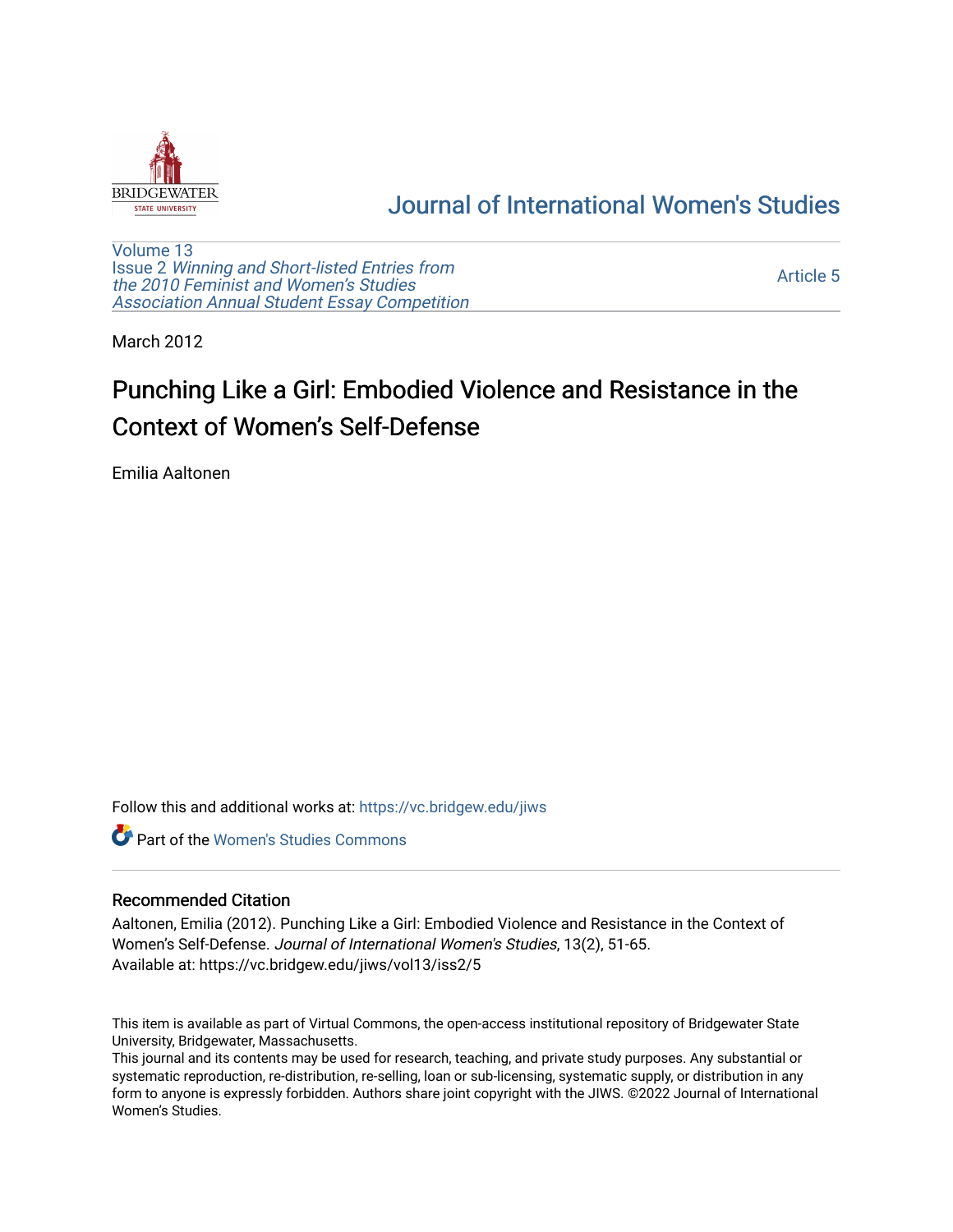# **Punching Like a Girl: Embodied Violence and Resistance in the Context of Women's Self-Defense**

By Emilia Aaltonen<sup>[1](#page-1-0)</sup>

#### **Abstract**

This essay explores the way discourses of gender and aggression can be combined in the female body. Traditionally, the female body has been seen as that of a victim and the man's body as that of an aggressor. Although the behaviours are absorbed through learning and repetitive action, these essentialist discourses of the gendered body have become naturalized. I suggest that gendered behaviours are not fixed and, just as they are learned in the first place, they can also be unlearned and replaced by new ones. Using the example of women's self-defense, the essay investigates how women can train their bodies to both cause and endure pain and, through this, challenge the traditional feminine corporeal habitus. Women's self-defense offers a theoretical, but, more importantly, a practical way of resisting women's victimization in contemporary patriarchal societies.

*Keywords:* women's self-defense, gender narratives of violence, body techniques

## **Introduction**

 $\overline{\phantom{0}}$ 

Western cultures appear to be saturated with norms of bodily comportment linked to the socially significant categories of "male" and "female". From a very early age, we are encouraged to walk, sit, talk and eat in a "feminine" or "masculine" way, and our bodies become inscribed with cultural values and norms that tell us dichotomously, as women and men, which practices are acceptable to our gender and which not.

Violence and vulnerability are traits that have come to be strongly associated with the gendered body, and they have given rise to a "gendered grammar of violence" (Marcus, 1992: 392) that associates aggression and courage with masculinity, while weakness and vulnerability are equated with femininity. The essay focuses on these discourses, particularly on how they are embodied in the female subject.<sup>[2](#page-1-1)</sup> I start from the premise that gender is performed (Butler, 1999), and that through repetitive action gendered discourses of violence and aggression have become embodied in individuals as habits that mould their bodies into particular postures, gestures and movement. However, while the body has become a primary site in which discourses of violence and vulnerability are perpetuated, I suggest that it is also in the flesh that these can be resisted. Therefore I accept the notion of the body as fluid and indeterminate as well as a site of human subjectivity (Csordas, 1993; Merleau-Ponty, 1962).

Journal of International Women's Studies Vol 13 #2 March 2012 51

<span id="page-1-0"></span><sup>&</sup>lt;sup>1</sup> ([enni@riseup.net\)](mailto:enni@riseup.net) Emilia Aaltonen received her undergraduate degree from the University of Sussex in 2010 in Anthropology and Spanish. 'Punching like a Girl' was submitted as her final dissertation. As well as issues surrounding the concepts of gender, violence and the body, her interests include the relationship between gender, language and nationalist struggles. Emilia is currently on her second extended stay in the Basque Country and studying the Basque language.

<span id="page-1-1"></span><sup>&</sup>lt;sup>2</sup> While I use "women" and "men" as analytical categories in the paper I recognize their inadequacy in explaining the experiences of a multitude of gender identities.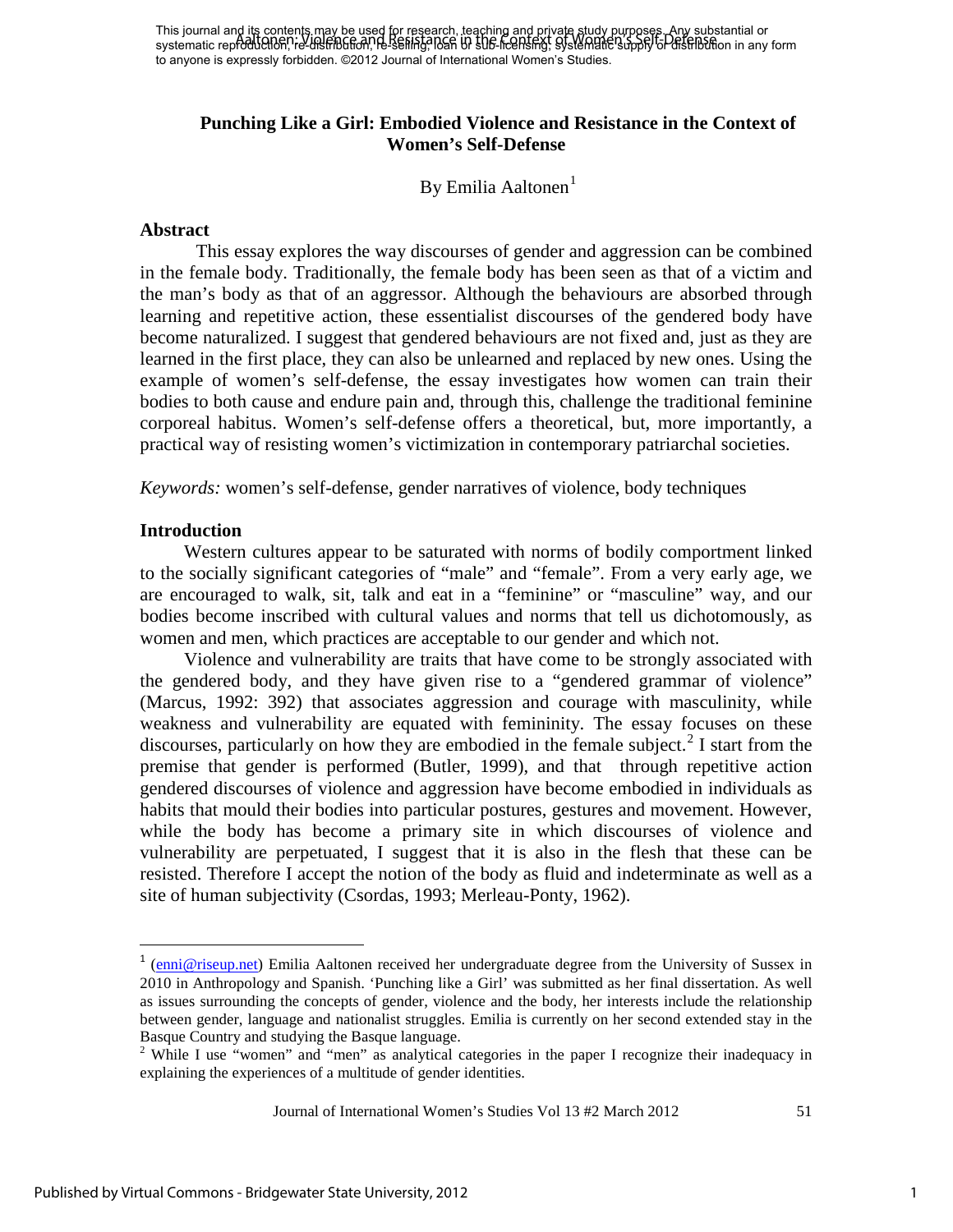I begin this essay by exploring feminist discourses of the feminine body, which has been assigned the victim status either because of its "biological" attributes or, more recently, because of its inscribed gendered traits of passivity and docility*.* In both discourses, though in different ways, the fragility of the woman's body becomes naturalized. I will then consider how habits of aggression and submission are formed and trained in the body, drawing on Marcel Mauss' theory of "body techniques" (Mauss, 1973; 70) as well as on Iris Marion Young's discussion on female body comportment (Young, 2005), and using these theories of learned behavior as a starting point for exploring how the body is capable of both learning new habits and challenging old ones.

Self-defense, here, functions as an example of a means through which women can incorporate knowledge of aggression in the form of fighting techniques, body postures and speech, into their somatic consciousness.<sup>[3](#page-2-0)</sup> The majority of material is drawn from semi-structured interviews which were conducted with seven self-defense and martial arts trainers and students, all of whose names have been changed.

Finally, as the issue of violence is a highly contested one in our society, I will briefly look into some views on the ethicopolitics of using one's body as an "implement of violence" (Arendt, 1969) and explore potential risks involved in training one's body to endure as well as to cause pain.

#### **The Body as Enemy: Feminist Theories of the Body**

The view of feminists of the female body has tended to be a victimizing one. While it is recognized as a central element and target of patriarchal oppression, its perceived fixedness and controllability have made it appear useless for a theory that would aim to change women's position in society (Grosz, 1994). In addition, the Cartesian mind/body dualism, within which the body is commonly equated with the feminine and the mind with the masculine, is another reason for the reluctance of feminists to pay much attention to the body and to focus rather on women's intellectual capacities and equality with men (Ibid. 1994). While some feminists, such as Susan Brownmiller (Brownmiller, 1975), described the (woman's) body as a precultural and ahistorical entity which inherently contributed to their physical oppression, it has in recent decades been largely ignored in feminist writing, which has tended to see it as a product of cultural inscriptions.

Brownmiller and other second wave feminists tended to see rape as something which is at the centre of women's oppression, and the idea was promoted that, following Brownmiller, the "*male's structural capacity to rape and the female's corresponding structural vulnerability are as basic to the physiology of both our sexes as the primal act of sex itself*" (Ibid. 1975: 13). More specifically, Brownmiller suggested that the reason for this lies in the construction of their genital organs which have made the male a "*natural predator*" for whom the female serves as "*natural prey*" (Ibid. 1975: 14). Within

 $\overline{\phantom{0}}$ 

<span id="page-2-0"></span><sup>&</sup>lt;sup>3</sup> Although I present self-defense as an example of women using violence, I don't wish to suggest that female aggression is confined to this, or that it is a new social phenomenon.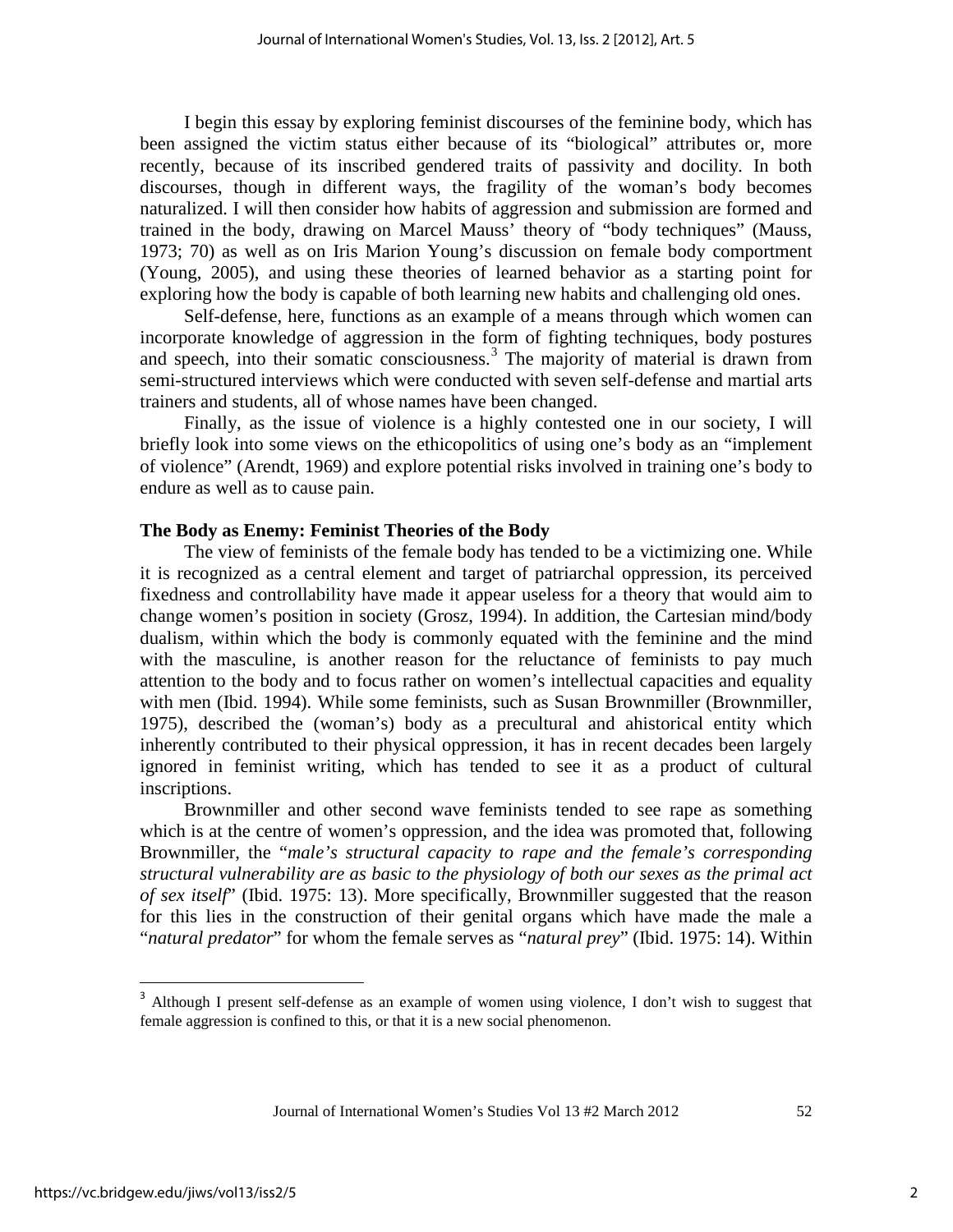this framework the female body is a biological trap through which the woman is rendered inherently weak and violable. Men's bodies are seen to yield weapons, while women's bodies are characterized by the lack of them.

The idea of women's inherent violability has since been rejected by many feminists, who have argued that there is no natural essence of femininity, but women are rather trained to fit a certain role in society. Long before Brownmiller, Simone de Beauvoir claimed that "*One is not born, but rather becomes, a woman*" (de Beauvoir, 1993: 281). Her statement asserts that "feminine traits" such as passivity and victimhood cannot be reduced to some mystical essence of femininity, but they are, instead, learned through processes of social sexing. In relation to using one's body in a violent manner, de Beauvoir notes that while young boys "*go through a real apprenticeship of violence, when their aggressiveness is developed*", girls give up aggressive games (Ibid. 1993: 347). Although this view importantly highlights the role of cultural processes in the formation of corporeal habits of the gendered social subjects, it grants very little space for individual subjects to challenge the roles that have been ascribed to them. The body is seen as an empty shell, a blank slate onto which cultural values are projected, and it is only important insofar as it helps us to gain a better understanding of ideological social components.

Perhaps one of the most influential scholars to describe the body as a site onto which regimes of discourse and power are projected is Michel Foucault. He draws attention to how normative categories, such as sex and gender, are created as regulatory ideals through which an individual's body is governed and controlled. In a critique of modern society, Foucault (Foucault, 1977: 138) describes how bodies are managed through disciplinary practices which produce subjected and practiced "docile bodies". However, pointing out the lack of gender analysis in Foucault's theory on discipline, Sandra Lee Bartky (Bartky, 1988) extends this framework into a feminist model and suggests that the woman's flesh in contemporary society is moulded to a much more severe level of docility than that of men. Their postures, gestures, mobility and body shape are controlled by disciplinary regimes, and the male gaze is aimed at the production of an idealized and homogenized femininity. The result, according to Bartky, is a particularly strongly trained and subjected body to which an inferior status has been given and one that is geared towards undermining any desire for social change. What all of these examples have in common is their profound distrust of women's bodies, which are considered above all as their enemies. Constrained either by biology or ideology, women's bodies speak silently of their oppression.

#### **Forming the feminine subject**

Mauss (Mauss, 1973) and Young (Young, 2005) have described in more detail how corporeal existence becomes moulded into certain habits and body techniques, and their analyses can serve as a means of explaining of how such habits can be challenged and subverted. While postures, gestures and types of mobility, cannot be considered natural or innate, they are trained in our bodies to the extent that they come to be considered second nature (Butler, 1999). Mauss, in "Techniques of the Body" (Mauss, 1973), introduces the view that "body techniques" (Ibid. 1973: 71) reflect cultural regimes and are acquired through imitative and repetitive action by which they become mechanical.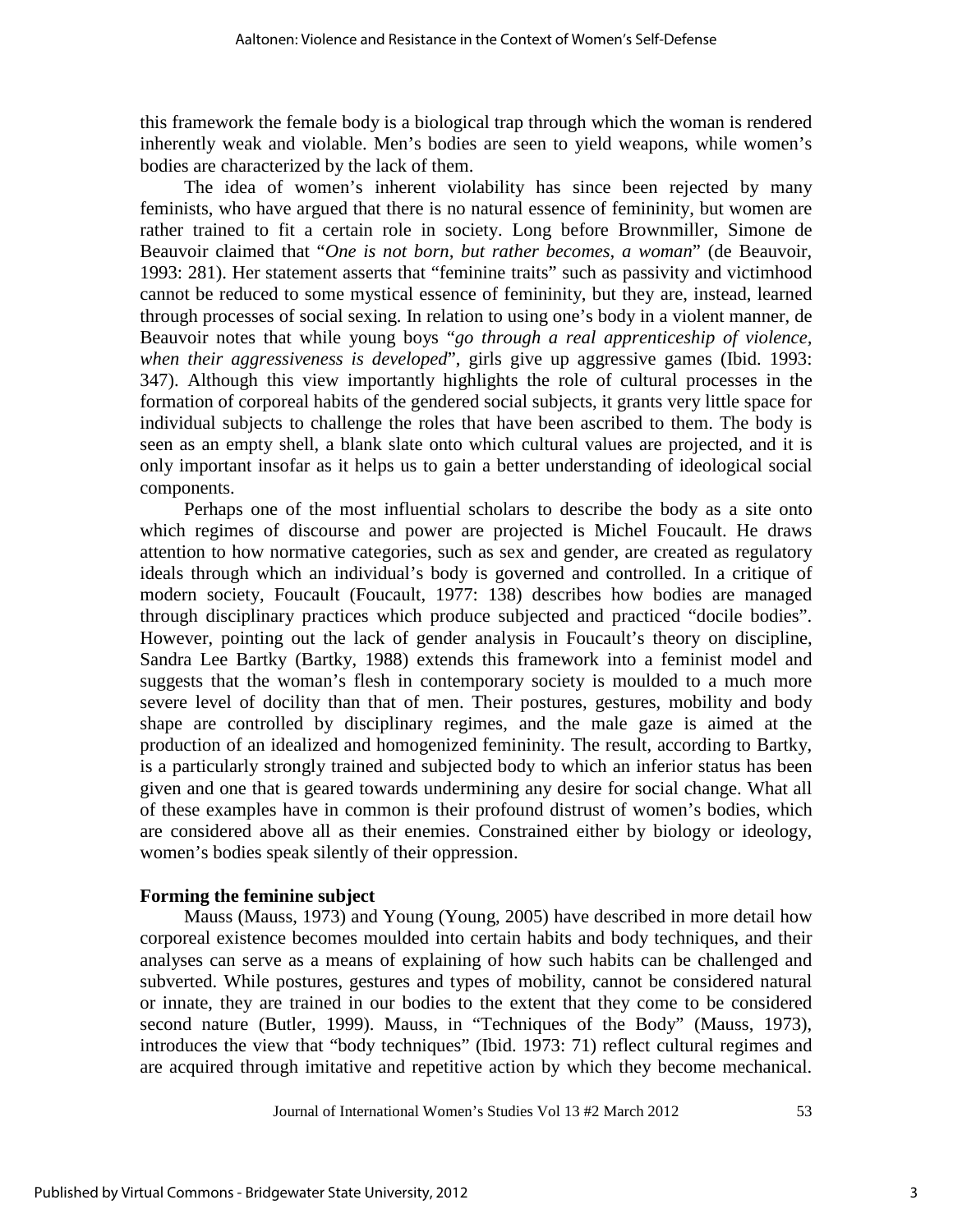Body techniques are constitutive of the "habitus" (Ibid. 1973: 73) which Mauss describes as those aspects of culture that are embedded in the corporeal habits of individuals and social groups.<sup>[4](#page-4-0)</sup> Deriving from the Latin *habere* (to have or to hold) (Stein 1973: 634), the embodied habitus relates to movement as well as body postures and gestures.

While Mauss does not explore in detail the specifics of female body comportment, this has been further explored by Young (Young, 2005). Young uses a phenomenological approach to analyze the modalities of feminine comportment, the manner of moving, and its relation with space. Following Merleau-Ponty's formulation of the lived body as transcendence that moves out of the body and upon the world as pure fluid action, she concludes that, in contrast, the orientation and movement of the woman's body display restricted modes of embodiment and are rooted in immanence. Drawing on Erwin Straus' depiction of male and female body comportment in throwing, Young argues that while boys use their whole bodies to "*reach back, twist, move backward, step and lean forward*" (Ibid. 2005: 32), girls remain immobile apart from the arm which carries out the action. The way that women are taught to use their bodies, therefore, commonly fails to summon the full strength they have in their muscles, and, with the lack of use of certain muscles, their power further diminishes. This, according to Young (Ibid. 2005), leads to a feeling of being distanced from one's body and existing, therefore, in discontinuity with it, a feeling which is further enhanced by society's constant gaze upon the shape and size of the female body which becomes to be seen as an object or "thing".

Bodily comportment functions as the primary means by which we identify with social groups that are based, for example, on class, age and gender, but also a means by which others may recognize us as belonging to these specific groups (Mauss, 1973). According to Luis Althusser, the element of recognition is important in the process of "interpellation" (Althusser, 1984: 47). The act of recognition displays the normative functions of a dominant discourse and it is important both for the person who is interpellating, who recognizes the person who is interpellated, and for the person who recognizes that it is them at whom the interpellation is directed (Ibid. 1984). The paradoxical condition of the subject is that she is both formed and confirmed by the act of recognition in the process of interpellation.

The violence which is implicit in the process of interpellation becomes explicit, for example, in a rape situation in which the "recognition" of the victim through embodied discourse of gender leads to their interpellation as one. Susan Marcus (Marcus, 1992) elaborates on this process asserting that rape is a script-like process that takes place as part of a naturalized "gendered grammar of violence" (Ibid. 1992: 392). This is based on normative assumptions about embodied gender and includes the elaboration of men's aggression and power in contrast to the docility and powerlessness of women. In this way, rape can be seen as an act of violent social sexing, where the social woman is raped by the social man who attacks her on the basis of her status as feminine and, a victimized social subject. The process is both scripted and scripting (Marcus, 1992) as the victim

ı

<span id="page-4-0"></span> $<sup>4</sup>$  The concept of habitus has been developed further by Pierre Bourdieu (Bourdieu, 1977), who expanded it</sup> to mean a person's mental dispositions and beliefs.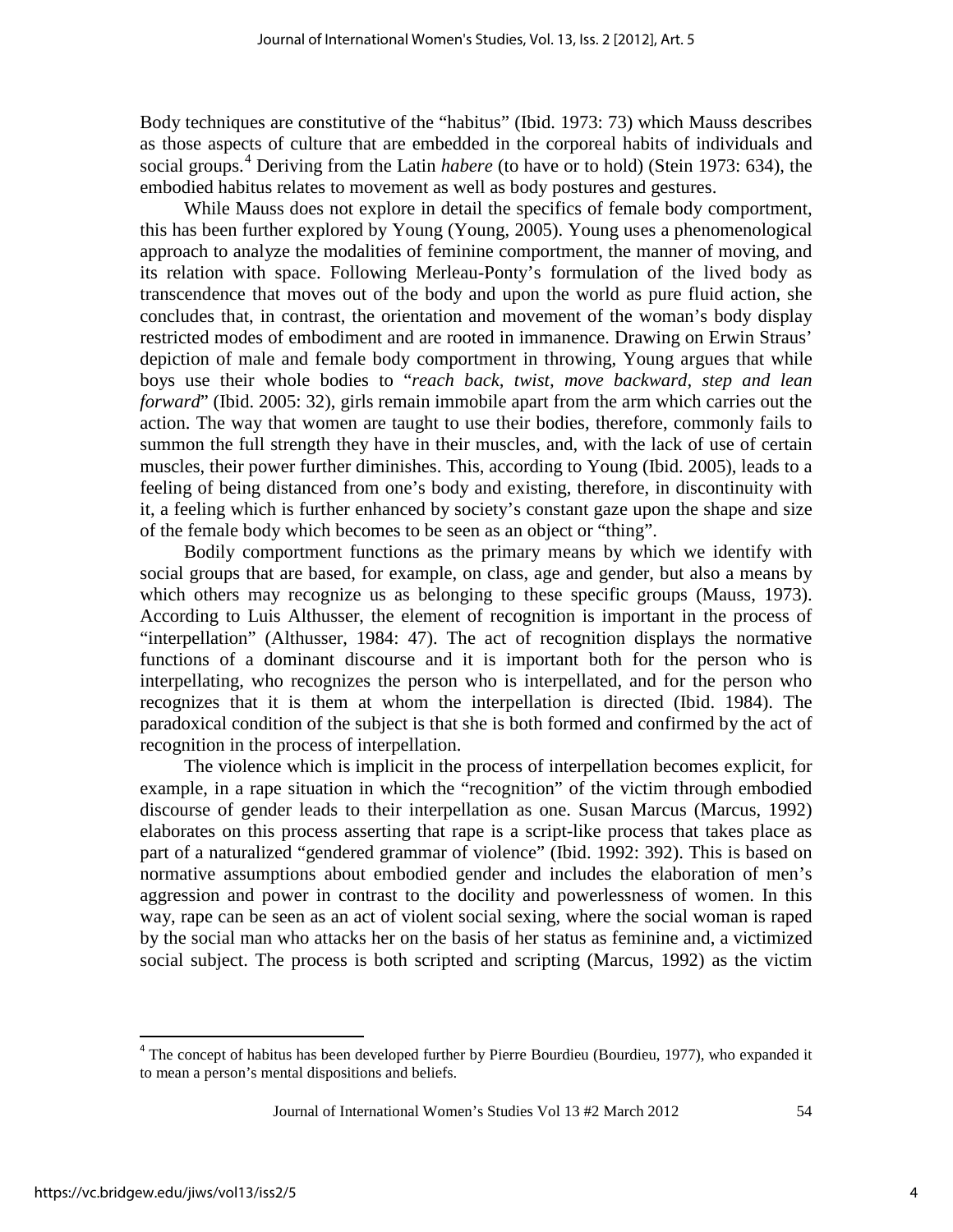becomes further "feminized" by the act itself (Monique de Wittig in de Lauretis, 1987: 36).<sup>[5](#page-5-0)</sup>

While the seemingly preconditioned models of interpellation and embodied narratives of violence and submission present a very passive framework that grants little agency to its subjects, body language can also be used as a premise from which to interrupt the gendered grammar of violence precisely because of its script-like nature (Marcus, 1992: 393). While neither Mauss nor Young explicitly discuss the possibility of changing habits, their theoretical basis, that habits are not natural but instead formed through repetitive action, can be used as a starting point for their transformation (Carlisle,  $2006$  $2006$ ).<sup>6</sup>

## **Fighting Bodies: Embodied Aggression in Women's Self-Defense**

The following analysis draws on material that was gathered in interviews with selfdefense and martial arts students and teachers. The interviews were conducted in a semistructured manner and in informal contexts (in cafes and at people's homes). Although questions had been prepared in advance, many of the interviews turned into more informal conversations in which interviewees were allowed to describe their experiences of self-defense without constantly being prompted by questions. The informal character of the interviews often opened up unexpected, yet interesting terrains.

In self-defense classes women learn through their bruised bodies and their exhausted muscles effective techniques of kicking, punching and even killing their opponents. Through these techniques, as well as by learning to assert themselves aggressively through body posture, gestures and speech, women embrace the potential for violence in their bodies, and challenge women's status as victims in the gendered grammar of violence.

Initial suspicion of one's bodily capacities and the internalization of women's aggression as a taboo become apparent in the interviews. A mixture of distrust in the strength of their own body and the fear of hurting someone else's combine into hesitation and half-hearted attempts to carry out drills. Participants mentioned frustration with getting used to the idea that they were able to, or even allowed to, use their bodies in a violent way. In addition, traditional ideas of femininity appeared to be perpetuated even in some of the combat classes. This was the case for Jenny,  $\frac{1}{2}$  who mentioned how she was told by her karate teacher that she was punching like a girl and should try harder. Another participant, Kate, <sup>[8](#page-5-3)</sup> described how she had to repeat the move several times before she felt able to punch her opponent in the face even when they were wearing a padded facecovering helmet.

Kate: "My teacher just told me to keep punching and punching until I felt like I was not holding back anymore and using all my strength. And it took

 $\overline{\phantom{0}}$ 

5

<span id="page-5-0"></span><sup>&</sup>lt;sup>5</sup> Male rape victims are also "feminized" by the act (Monique de Wittig in de Lauretis, 1987: 36).

<span id="page-5-1"></span> $6$  Butler (in Mills, 2007) uses the same model to describe how norms can be transformed (only, however, to create new ones).<br> $7\%$  Karate student for five years.

<span id="page-5-3"></span><span id="page-5-2"></span><sup>&</sup>lt;sup>8</sup> Student for one and a half years in Systema, a Russian Martial Art with a strong component of selfdefense.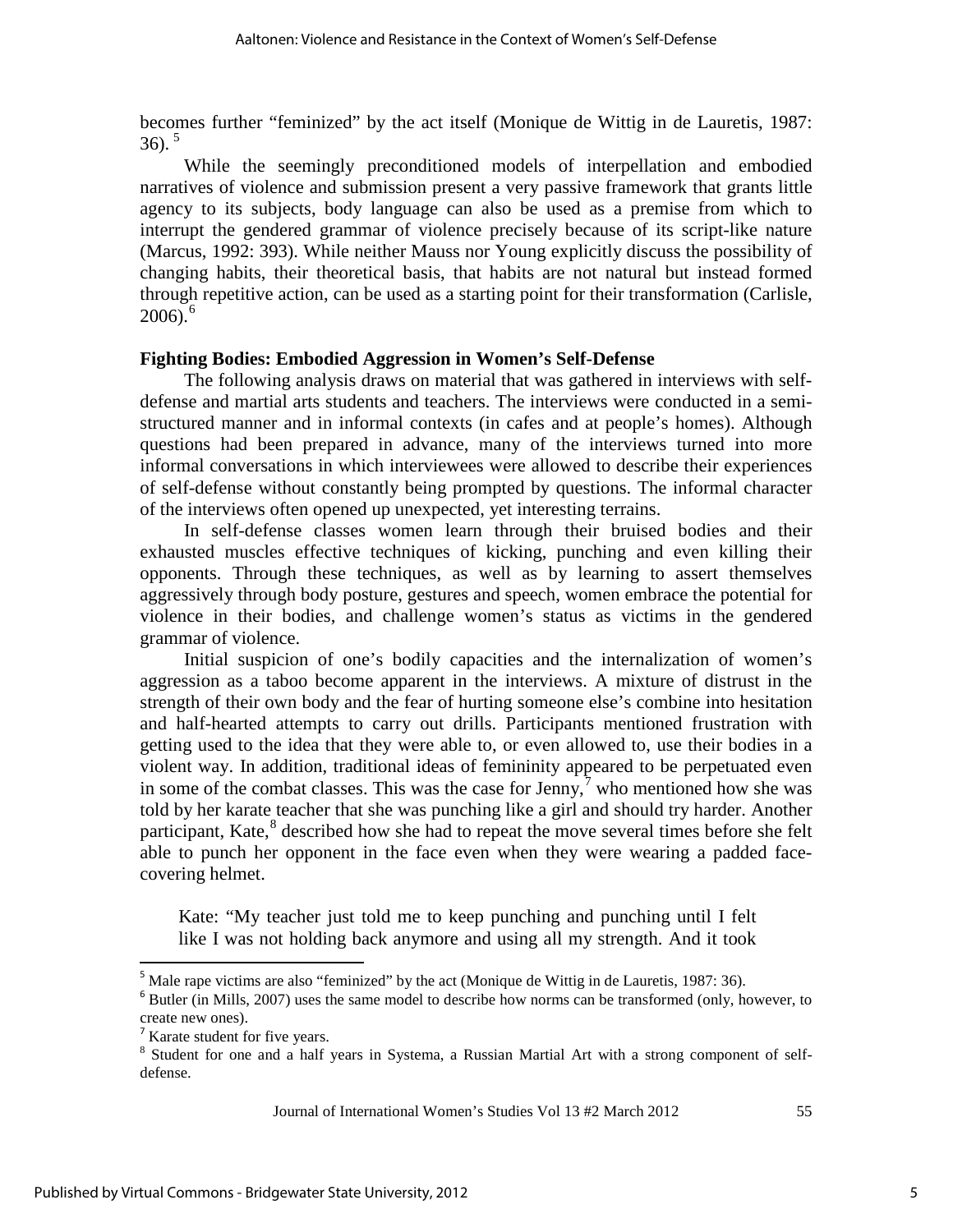me quite a while but then in the end I was able to do it … It was strange not to feel worried about me being able to actually hurt someone."

This sentiment was echoed by Maria:<sup>[9](#page-6-0)</sup>

"It is interesting how when you show women the weak points in someone and how you can kill someone. Most of the time it makes them really scared. You can see it in their eyes they just look really scared ... It is one of the most terrifying ideas when … you are not used to thinking about yourself as violent."

The above citations demonstrate how the process of learning violent body techniques firstly involves the breaking of the taboos about the gendered grammar of violence to oneself. It became apparent that practicing combat moves through simple repetitive drills was key in the process of learning as, through this, punches and kicks that at first felt unnatural began to feel more fluent and familiar.

Interviewees also mentioned difficulties they had had with coordinating different parts of their body, referred to by Young (Young, 2005) as a key reason for why women fail to summon their full strength in moves, but, as Lisa notes,  $10^{\circ}$  $10^{\circ}$  these also became easier with repetitive drills:

"Well in the beginning all these moves seem really impossible and just kind of unnatural and I'm like "I would never do that in a real situation!" but then you start getting used to them and notice that they are quite effective. I find it quite hard to position my hands sometimes…sometimes the teacher says to me that "your hand is just hanging down, use it like I showed you", and all that time I didn't even realize that I hadn't moved it. It's like it's not part of my body. And then when I did use my arm I found it hard to use my whole body with it. Like when I first tried to punch I just did it with my arm and kind of forgot about the rest of my body."

Young (Ibid. 2005) claims that because of being conditioned to see their body as an object to be gazed at, women exist in discontinuity with it and do not feel entirely in control of its movements. This notion became evident in Anna's<sup>[11](#page-6-2)</sup> experiences as a teacher when she was asked about the difficulties that students encountered in learning self-defense techniques. She described how some students struggled with a lack of "body sense" (although not all of them) and having to repeat a move several times before learning it:

ı

<span id="page-6-0"></span><sup>9</sup> Student and teacher in women's self-defense, especially in the form of 'Wendo', which is a non hierarchical feminist self-defense movement originating in Canada. It includes women sharing skills in horizontally organized classes and self-defense gatherings. Maria has been training for the last ten years.<br><sup>10</sup> Kickboxing student for two years.<br><sup>11</sup> Student and teacher in women's self-defense. Ten years of experience

<span id="page-6-2"></span><span id="page-6-1"></span>Currently enrolled in kickboxing classes.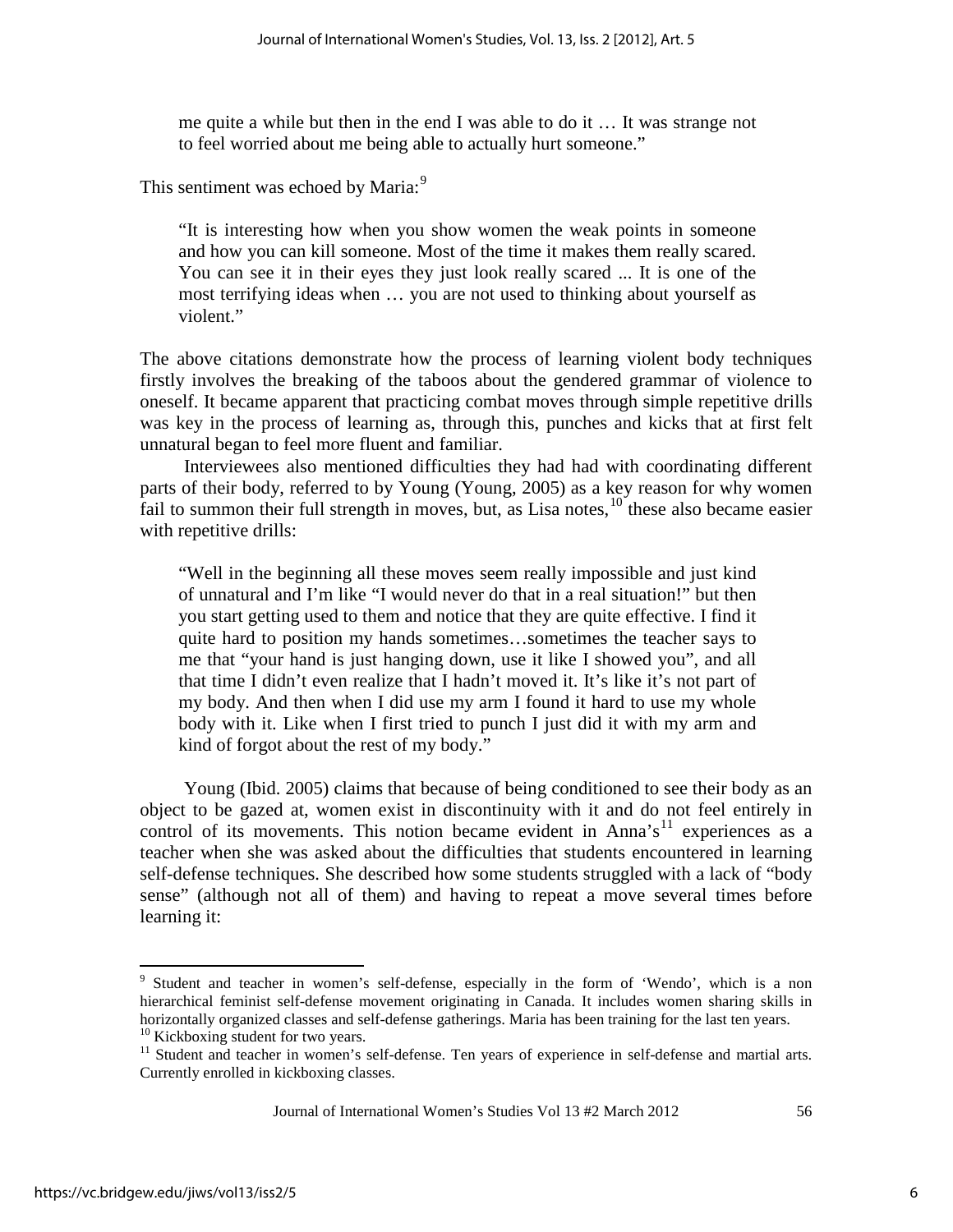"There's people who you can see don't have such a good…aren't really in their bodies as much as others ... so when you're trying to show them something they just like...it really takes them a long time to get the move right."

Contrasting these difficulties with her own experiences, however, Anna mentioned that she did not generally find it difficult to learn new combative techniques. She suggested that this was the result of her long involvement in martial arts and self-defense, which meant that her body had learned fighting tactics at a very young age, and these had become ingrained in her comportment through repetition.

Dale Spencer (Spencer, 2009: 120) also underlines repetition as a key component in the development of the "MMA fighter habitus". He emphasizes bodily repetition "*without thinking*" and describes how a MMA trainer makes (male) students repeat combat moves "*like parrots*" (Ibid. 2009: 128). Trying to prevent students from thinking about the move too much he asks them: "*Do you guys know what a parrot does? ... A parrot repeats exactly what you say. It does not think, it just does it. Just do the move, don't think. It will make sense to you later*" (in Spencer, 2009: 128).

The importance of repetition was echoed by all interviewees who mentioned how it helped them to gain confidence in both channeling aggression into their punches and kicks, and realizing that their bodies were capable of receiving them.

While it was relatively easy to establish some similarities amongst participants concerning how they had learned combat moves and how this had changed the sense they had of their bodies, it was surprisingly hard to establish consistent patterns of difficulty or ease in relation to different moves. Self-defense trainer Anna, for example, pointed out that "*everyone finds something different difficult*". While some found it hard to shout during training, she herself had never experienced problems with this. Some found it hard to hit or punch hard, but kicking came more easily to them, while for others it was the other way round. Anna herself mentioned finding physically aggressive body techniques easy, whereas trying to be otherwise physically assertive or trying not to be polite in drills did not come so easily to her. Lisa found it hard to punch using her whole body, while Lucy<sup>[12](#page-7-0)</sup> had never had problems with it. These examples demonstrate the importance of accepting the multitude of experiences of embodied aggression between different women.

As well as violent body techniques, the interviewees spoke about the significance of everyday body language as a form of self-defense. Its importance within the embodied scripts of violence and passivity became clear in their descriptions of self-defense situations where gestures that indicated fragility had been transformed into ones that contained within them the potential for violence.<sup>[13](#page-7-1)</sup>

#### **Body Postures, Speech and "Unlearning" Politeness**

Although learning fighting techniques is an essential part of women's self-defense, none of the participants in this study had ever had to use violent self-defense skills in a

 $\overline{\phantom{0}}$ 

<span id="page-7-1"></span><span id="page-7-0"></span><sup>&</sup>lt;sup>12</sup> Kickboxing student for ten years.<br><sup>13</sup> See also Bartky's interesting description (Bartky, 1988) of gender and body language as it appears in Marianne Wex's photographic study.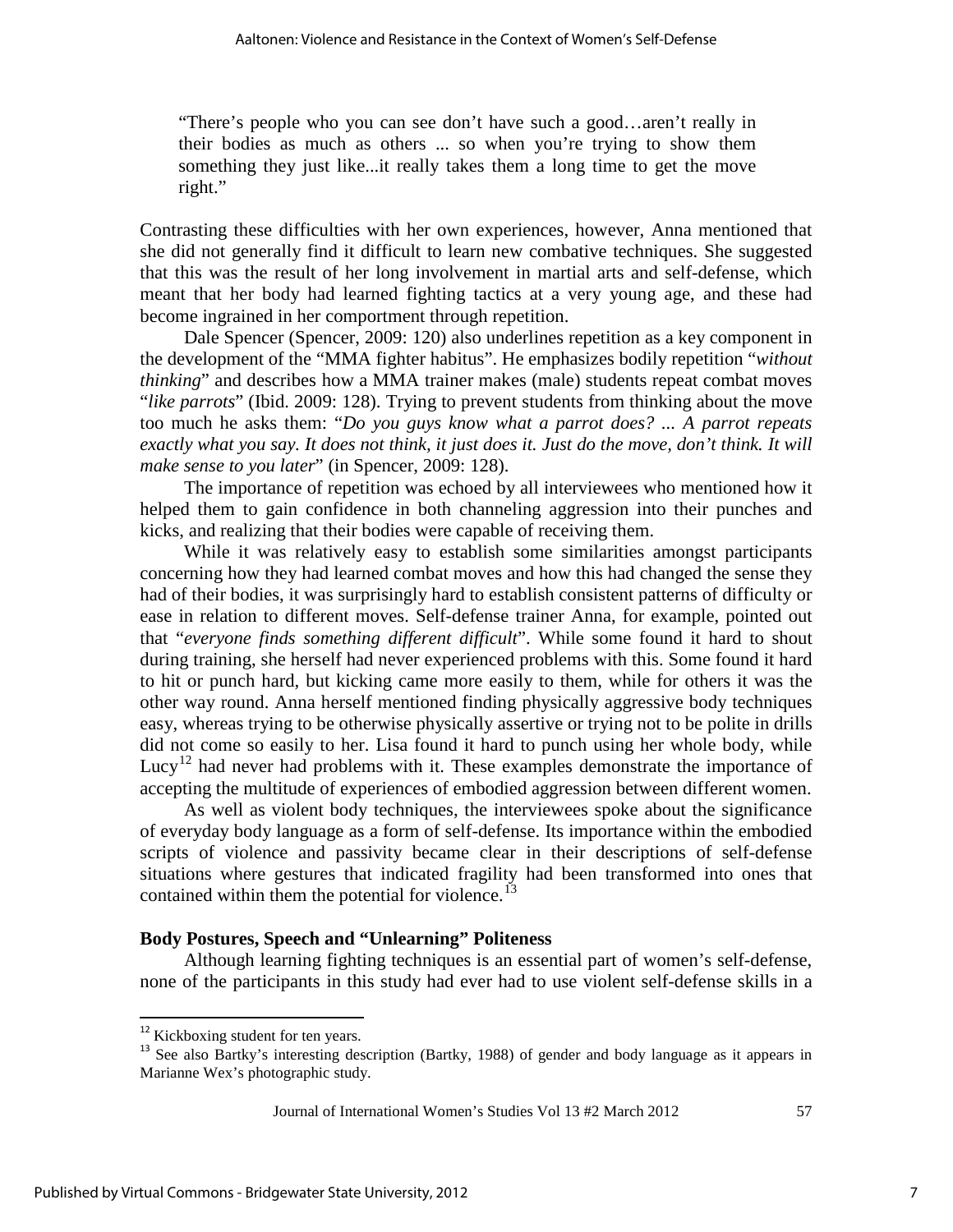one-to-one confrontation. Many of them were of the opinion that learning to assert themselves through postures, gestures, and voice were skills that they needed a great deal more. These had been most useful in public speaking, crowd situations and feeling uncomfortable with someone else's behavior. Assertive body language can be seen as part of the gendered grammar or narrative of violence, therefore containing within them the potential for violence.

Anna: "When you're like feeling a little bit sketchy … I really do recall the self-defense training that I've had in my life … and think "no!" and walk down the street, all strong … you know put your head up, don't slouch."

This also came across in Mia's<sup>[14](#page-8-0)</sup> experience. She described how her assertive body posture acted as a preemptive form of self-defense. She explained how on her way home at night across an empty car park, she suddenly noticed how a man was following her some 15 meters behind. Although feeling panicked and simply wanting to start running, she realized her chances of getting home, if the man started running after her, were slim. So after some hesitation she decided to stop, turn around, and simply stand there and stare at the man in the most assertive posture that she could do. To her surprise and relief, the man stopped, took one look at her and walked away.

Expanding the understanding of embodied femininity by asserting oneself differently seems to have worked both because of the potential of violence that it contained and because of the element of surprise that came with subverting what was thought of as correct feminine behavior. Maria described how she was accused of being crazy when she faced a person on the street who had only minutes ago stolen her mobile phone:

"I went up to him, grabbed his hand which he had hidden underneath his coat and took back my mobile phone. The guy just looked shocked and started shouting "she's crazy, she's crazy!" and I walked off. This is also what is important in self-defense, the surprise element. Men don't expect you to turn around and assert yourself in any way, they think you're crazy or just stupid."

The accusation that Maria would be crazy because she acted in an unexpected way and thus ceased to be a "*grammatically correct feminine subject*" (Marcus, 1992: 395) echoes the idea that behavior which challenges norms is rendered unintelligible (Foucault, 2001). This idea was also cultivated in self-defense classes. Mia, for example, described how she always suggested to her students some everyday strategies by which women can assert themselves through "*un-ladylike*" means:

"If you are attacked, use all the things that you have always been told not to do in public because these are the ones that will shock them the most. If someone is bothering you in a bar talk to him with your face close to his face

 $\overline{\phantom{0}}$ 

<span id="page-8-0"></span><sup>&</sup>lt;sup>14</sup> Self defense student and teacher for eight years.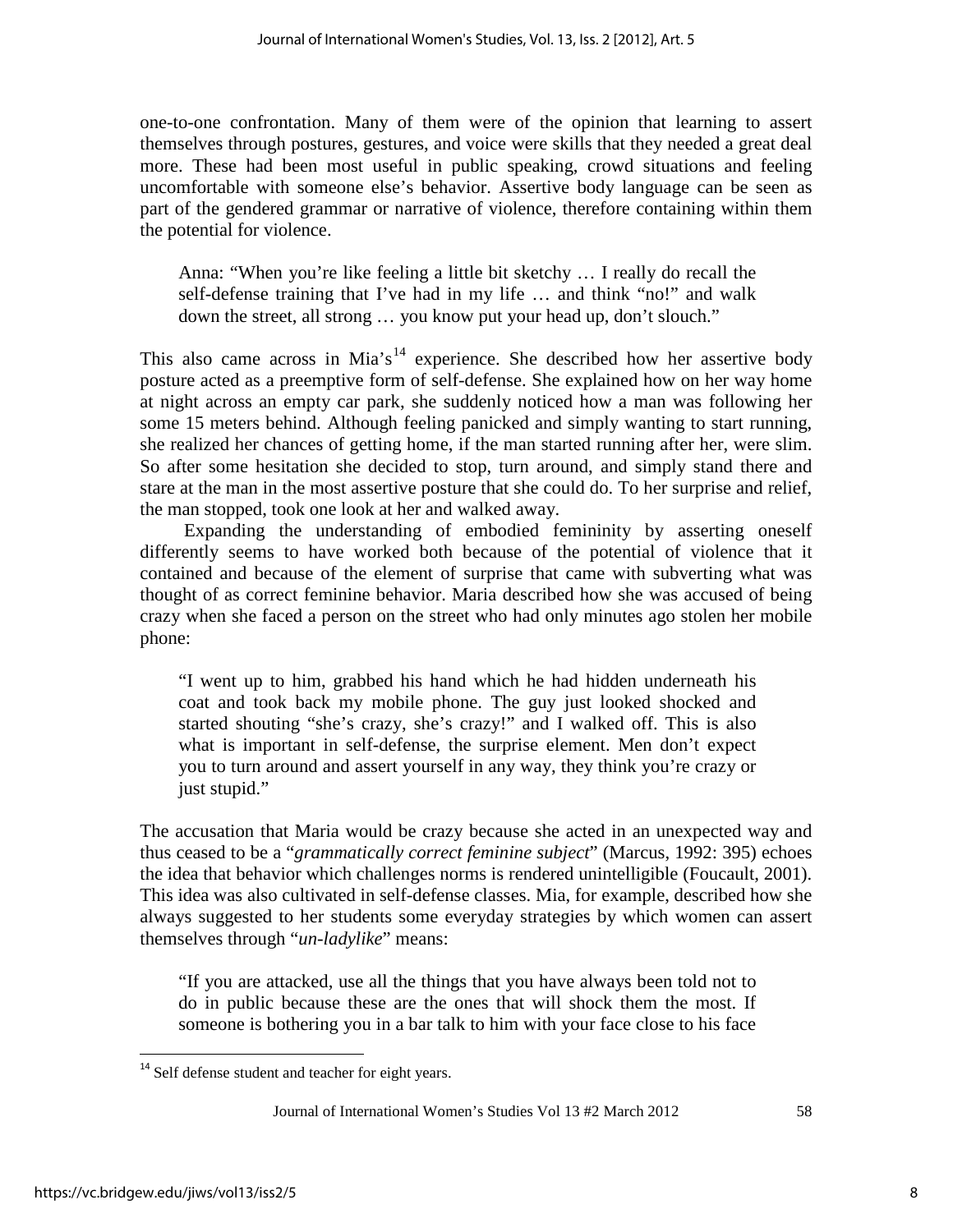and talk so that your spit flies in his way not like deliberately provocative but just so he gets a bit disgusted and leaves. It's not really ladylike to do that and that's why it works. If you seriously get attacked, use all the moves you can remember, the simplest ones, but if you get really stuck just do anything, piss yourself, shit yourself, that'll really throw him off his track."

Politeness can be seen as a repressive force that is strongly associated with control and submission in society. Norbert Elias (Elias, 2000) suggests that cultivating politeness combined with a critique of bodily aggression was an important part of the "civilizing process" through which individuals became better controlled and "tamed". Politeness, he argues, is often expected from inferiors and people in a more vulnerable position in society.

Many feminist scholars have described how women's facial expressions and comportment are trained to display politeness and deference from an early age (see, for example, Henley, 1977; Bartky, 1988; or Brown (in Coates), 1988). This is echoed by McCaughey in her ethnography of women's self-defense (McCaughey, 1997) where she describes how it took women several attempts not to smile or say sorry when they were learning to punch their opponent, for example. This was echoed by self-defense trainer Anna who mentioned that "not being polite" was an important component of the selfdefense classes she had taught. She described how in drills where women were encouraged to make an assertion to a hypothetical opponent without being polite, many of them found it hard not to consider themselves rude as soon as they "*stopped saying please and thank you after every other word*".

"We did exercises where you're supposed to say something or ask for something without smiling or saying excuse me, please, thank you and people are constantly just going "ups!" It's almost impossible for a lot of people … they think they're being really rude."

As politeness is a trait which is often associated with "correct" femininity, the breach of this habit can act as an effective form of self-defense. Lucy pointed out how she had found even mildly rude behaviour extremely effective in protecting her personal space. She described how she had used this skill on several occasions when she had been harassed on the street. Moments later in the interview, however, it came across that this was something she had not originally learned in her self-defense class but mainly in "*growing up on dodgy council estates*". While avoiding deterministic categorizations of individuals on the basis of their living environment, when discussing women's experiences with, and embodied responses to violence, it is necessary to recognize the diversities between individuals from different social strata, and cultural background. It can be suggested that hegemonic discourses concerning violence and its relation to women are constructed through a paradigm which favours the experiences, or the perceived experiences, of a particular section of society, that is, of white, heterosexual and middle class women. It is important also to recognize the existence of an "off-space" (De Lauretis, 1987: 18) or "off-spaces" which subsist in the margins of hegemonic discourse, allowing for a multiplicity and heteronomy of lived experience.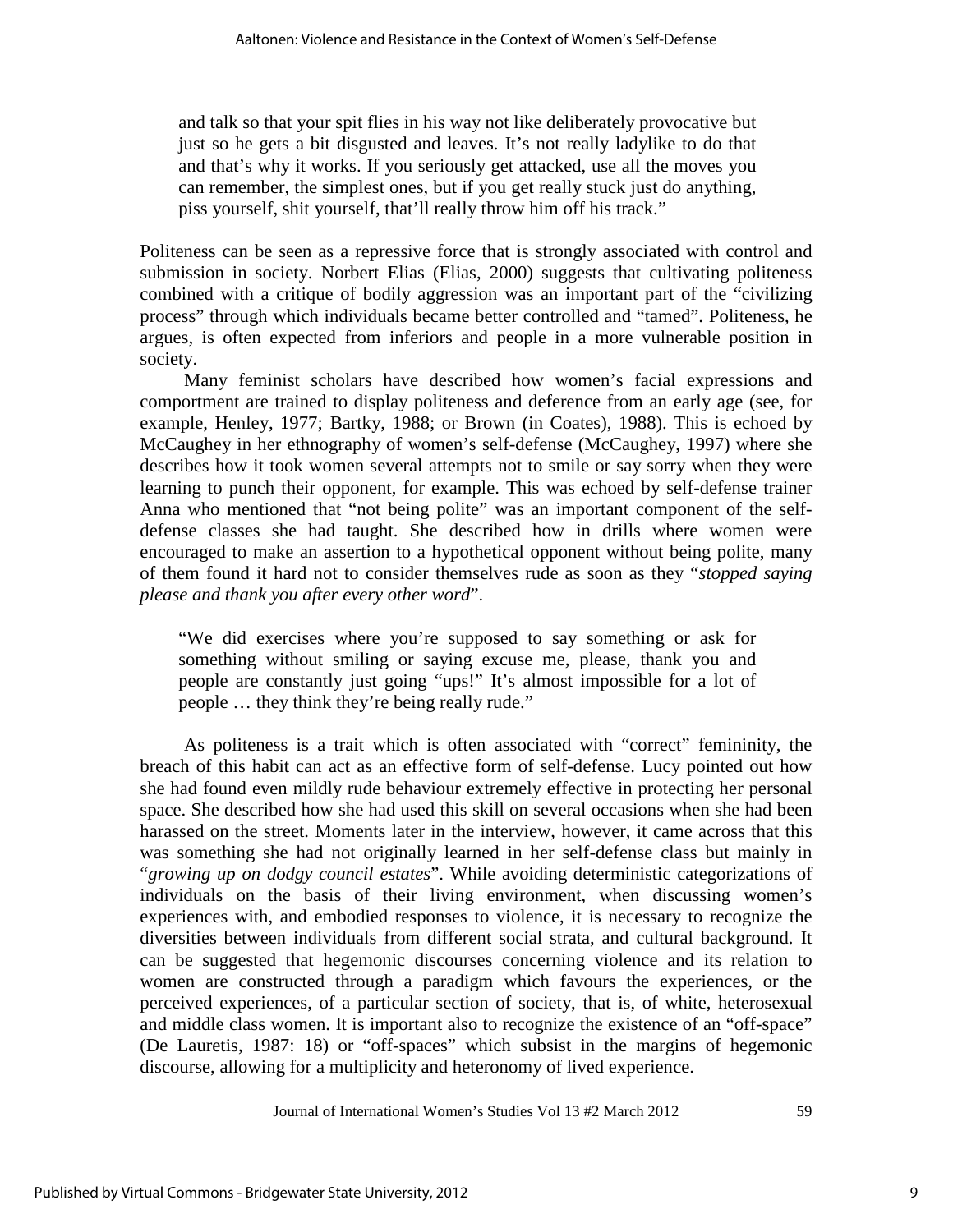Elias (Elias, 2000) points out that while politeness and bodily self-constraint first became traits that individuals of socially inferior status had to display to their superiors, in the systems of class, for example*,* these were methods of social control that were developed and upheld especially by the economic elite sections of society who considered the rudeness of their inferiors as primitive. Politeness cannot therefore be considered an attribute which is homogenously displayed in excess amongst women of all social strata.

In relation to women and aggressive or combative sports, it is thus interesting to look at the historical differences in social class and the acceptance of violent behaviour. Boxing , for example, was widely accepted among working class women already in the 18th and 19th centuries, and in boxing matches "*the woman's body was imbued with aggression and strength similar to physical capital of working men*" (Hargreaves 1997: 4). Due to its low class status, however, women's boxing remained largely a marginalized activity, and middle class women who saw themselves as more sophisticated, looked down on the boxing working class women as primitive and uncivilized. This evidence suggests that neither politeness nor aggression can be considered (un)common in all women, but they have to be considered in relation to social variables as well as the historical context.

The embodied experiences from the self-defense classes that the interviewees described demonstrate that the body is not fixed in space or in time, but it is a lived through structure that is in a constant process of change. Assertive body postures, speech and fighting skills are formed through repetitive drills by which a new sense of the self as someone who is capable of embodying discontentment and aggression is acquired. However, while it is possible for individuals to learn new habits by repeating them, these have to continue be practiced in order for them to remain in the somatic conscious. As Lucy pointed out, after training in kickboxing for 10 years, if she missed a couple of classes, once she started again, it took her a while to feel confident in attacking as well as being attacked: "*You just have to remind yourself a bit of the strategies that you've learned so that you don't really hurt someone or let yourself be hurt*".

Lucy's assertion demonstrates how body techniques form a paradoxical self which is, at once, fixed in its habits and fluid because habits depend on repetition for their affirmation. Habits can be cultivated in the body, and the formation of new bodily habits in self-defense is significantly complemented by an increased awareness of the body as an entity which is capable of transformation. This leads to the formation of a more creative sense of the body, which can choose to embrace (or not) new learned habits in each situation. Maria pointed out that just as fighting someone off physically is selfdefense, so is deciding not to do so. Others in my study pointed out that self-defense was not just about being able to kick, punch or kill someone; it was about knowing that your body is capable of these tasks in a situation where they might be considered necessary. While I suggest that awareness of the body's capabilities increases with self-defense training, this is not something that is confined only to self-defense classes. Maria's point that self-defense is something which all women can use all the time supports this:

"Women should not feel like only if they go to self-defense class will they learn to defend themselves. All women should know that they have already

Journal of International Women's Studies Vol 13 #2 March 2012 60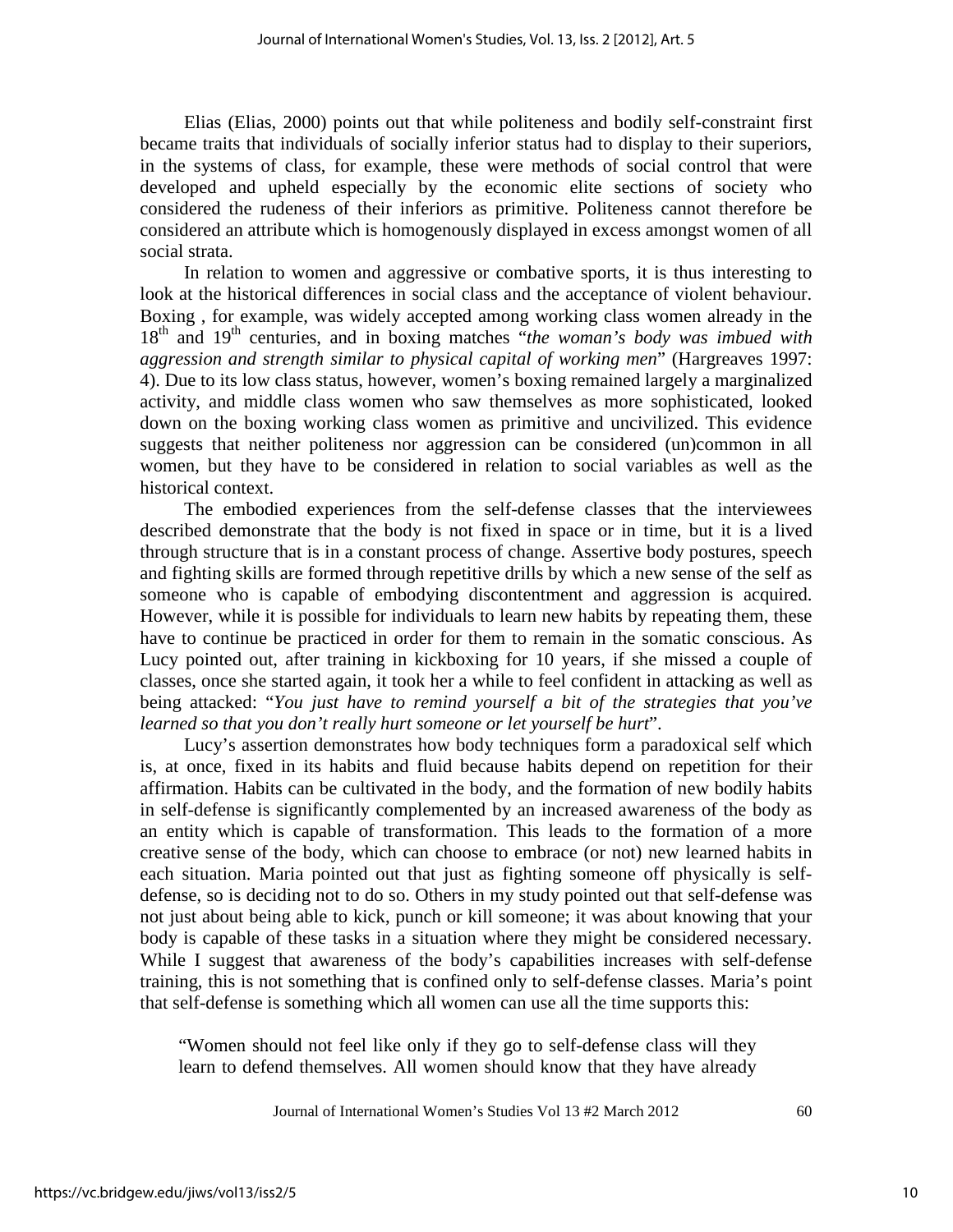at one point or another in their lives acted in self-defense. This can include showing someone verbally or physically that they are invading your personal space, but also deciding not to engage in confrontation is self-defense".

The agency and freedom of the individual is contained in the element of choice combined with an awareness of their body as an entity that is capable of change, and, through this, of creative action. The habit is thus transformed from "*a force of bondage to a force of liberation*" (Carlisle, 2006: 33).

#### **The Ethics of Violence**

"Violence is the authentic proof of each one's loyalty to himself (sic), to his (sic) passions, to his (sic) own will … anger and revolt that does not get into the muscles remains a figment of the imagination. It is a profound frustration not to be able to register one's feelings upon the face of the world". (De Beauvoir, 1993: 138)

While the evidence I have given suggests that self-defense is not confined to violent means, learning violent tactics is an essential part of it. Because of the sensitive nature of violence and its destructive potential, the ethicopolitics of violence is an important aspect of the discussion (Arendt, 1969). Although learning violent body techniques can be seen as an important move to break the gendered grammar of violence, where the male-asaggressor and female-as-victim setting becomes naturalized, feminists have generally been suspicious about violent bodies precisely because of the fact that those of men have been among the main tools that have been associated with the oppression of women. The question has been raised whether, as an unintended consequence of the emphasis of the violent woman's body, there is a possibility that they will act increasingly in the destructive and oppressive ways that men of the same socio-political setting have done (Bar-On, 2002).

I suggest that, because all bodies are lived through and informed by different socially and historically constructed experiences and methods of embodiment, the ways in which they choose to embrace, or not, violent body techniques, are multiple. Therefore rather than reducing the justification of violence to the dichotomous gender identities, I suggest that a much more complex set of social and economic components intertwined with questions of gender are at play in each situation. Most importantly it is necessary to distinguish between grassroots violence and violence carried out by those in power or acting within "repressive state apparatuses" (Althusser, 1984: 11). The violent abuses carried out by women police officers or soldiers<sup>[15](#page-11-0)</sup> should not be compared with the violent means women might use to protect themselves against, for example, their abusive husbands.

I agree with Hanna Arendt's idea (Arendt, 1969) that there is nothing intrinsically evil in the use of violence because as well as acting as a repressive force, it can be used

ı

<span id="page-11-0"></span><sup>&</sup>lt;sup>15</sup> A recent and widely publicized example of this being the abuses carried out by women soldiers in the Abu Ghraib prison in Iraq.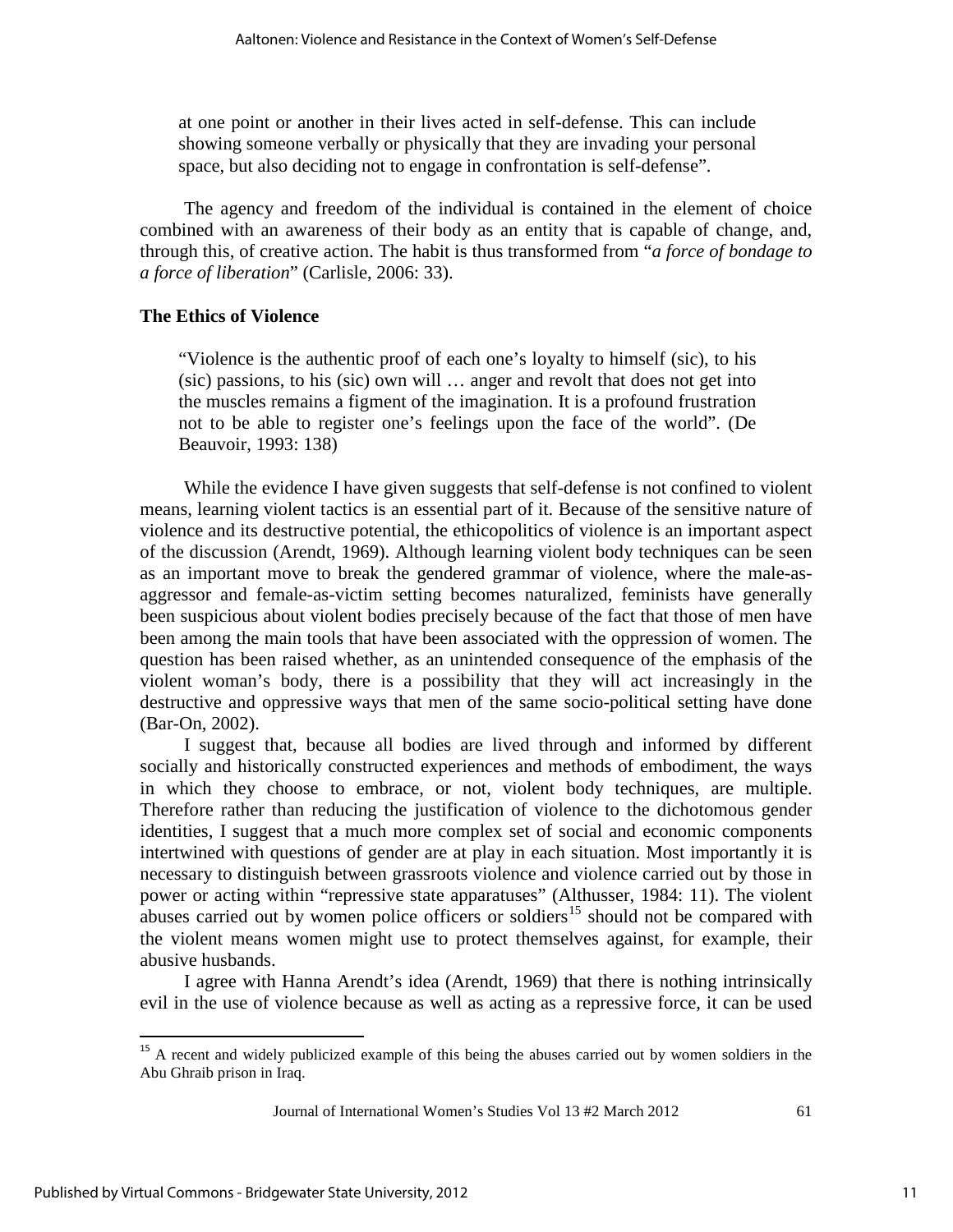for protection and as a force of liberation. While she expresses worry over the capacity of violence to run loose, she asserts that the use of violence and violent self-defense is justifiable as long as "*the danger is not only clear but also present … the end justifying the means is immediate*" (Arendt, 1969: 52).

Although self-defense is often accepted in the liberal paradigm as a woman's "right", I propose that the concept of self-defense is not entirely unproblematic. The responses relating to its ethicopolitics become more complex and less accepting when there is a move away from the image of the lonely woman being accosted in the alleyway to a situation where the aggressor is not an individual man but a repressive entity, such as the state<sup>[16](#page-12-0)</sup> or even a women's fashion store. If a clothes chain promotes the image of a starved woman as ideal embodied femininity, leading to women's low self-esteem, eating disorders, and through this, even death, can sabotaging their billboards or breaking their shop windows, for example, be justified in ethicopolitical terms as self-defense? Carrie Hamilton (Hamilton, 2007) suggests that we move away from the idea that the formation of violent female bodies is justified only as immediate self-defense against violent men and rape, and consider the idea that sexual liberation is always linked to many other types of liberation.

I suggest that, as things stand at the moment, women using their bodies violently, apart from in one-to-one self-defense situations, face much more severe criticism than men in similar situations. They also often face a double punishment; the official punishment carried out by the state as well as societal ostracism because, as summed up by one of the interviewees:

"We are there to give life, to give birth, not to kill it or destroy it. But then how many women's lives have been destroyed by violence? So we have to realize that violence is necessary sometimes in order to keep ourselves alive, so violence can also be a positive thing. Violence can also bring life."

Society comprises manifold levels of violent oppression as well as resistance to it, and a certain gender identity cannot be considered a marker to either justify or condemn violent body techniques as such. One body's potential for harming another may always imply both repression and liberation.

#### **Conclusion**

This essay has demonstrated that body techniques and habits can be challenged, reworked and transformed. I have attempted to show how, by cultivating a "ready-tofight-body" (Bar On, 2002:149), women not only challenge their own beliefs about their capabilities but also subvert normative gendered narratives of violence which equate femininity with passivity and victimhood.

While the study set out to study women's self-defense with the focus on violent body techniques in mind, in the process it has become evident that equal, if not more, importance should be placed on more subtle methods of self-defense, such as assertive

l

<span id="page-12-0"></span><sup>&</sup>lt;sup>16</sup> For an interesting article on female ETA militants and how they justify their use of violence against the Spanish state in terms of self-defense see Hamilton (Hamilton, 2007).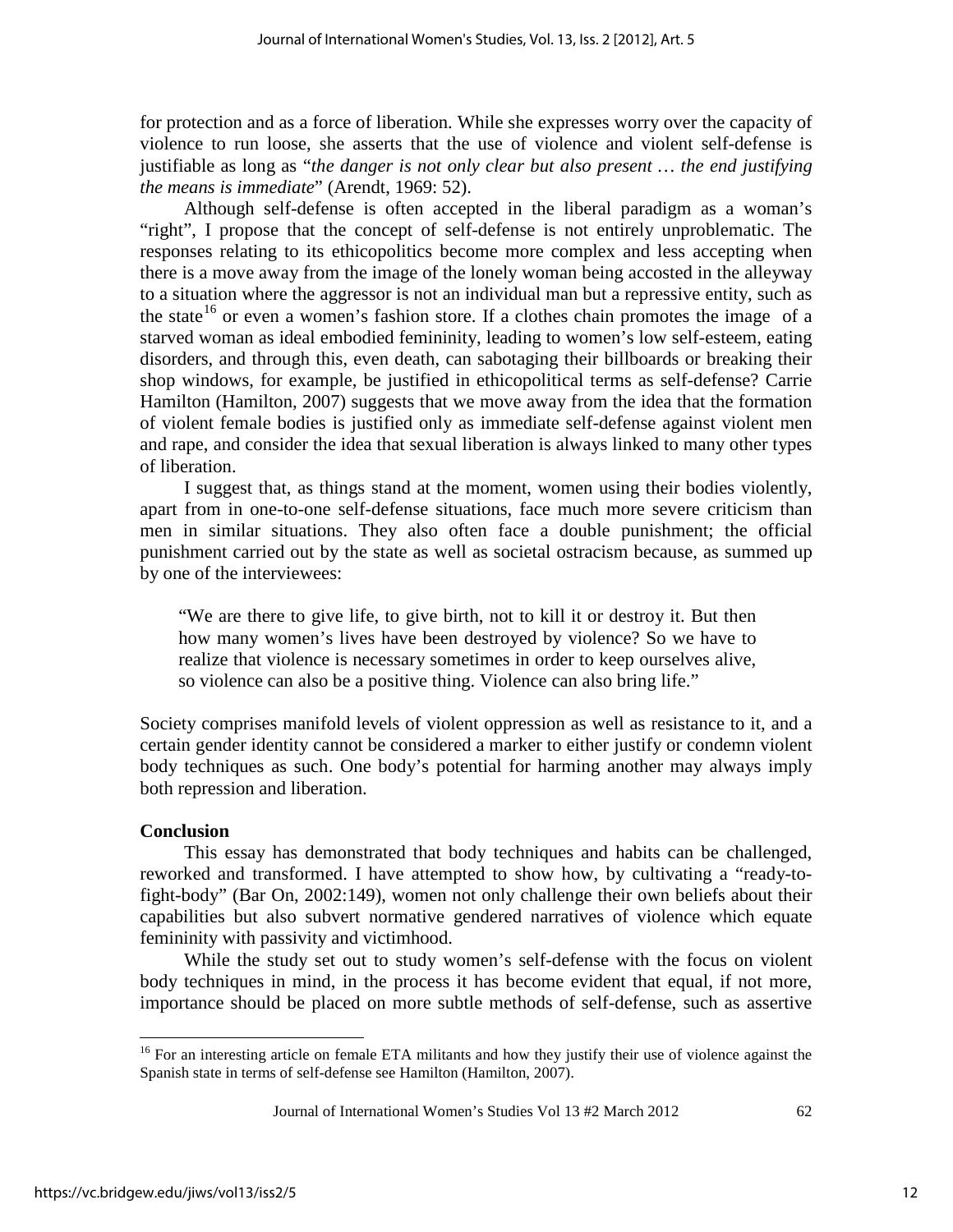gestures and speech. This was voiced by Maria, for example, who mentioned that in one of her first self-defense classes listening to women describe situations in which they had felt threatened and had to defend themselves, she realized that self-defense was important because it was not only the relatively rare violent attack from the man in a dark alley of which one should be afraid but also everyday abuses and invasions of physical space. This was also evident in the way Anna justified the importance of body language in women's self-defense.

"We do live in an intimidating and abusive society where you can't really expect your personal boundaries to be respected and you have to kind of struggle to get what you want, be treated like you want…and that's something you have to deal with and you're not necessarily given the tools for it because you're supposed to be always so accommodating. It's part of finding some power in a world that tries to make you powerless."

What became clear through my interviews was that while bodies function in a world in which rigid cultural regimes and processes of socialization are at play, they are not constrained by them. While Young (Young, 2005) suggests that women's bodies are rooted in immanence, learning to channel aggression into powerful and concentrated punches and kicks in self-defense offers an example of how this pattern can be broken.

Self-defense teaches women not only to defend themselves physically but, more importantly, it challenges the social taboo of violent women. To recognize the possibility of both gender norms and discourse to have violent consequences to individuals, on both material and structural level, is an important task (Butler, 2004; Monique Wittig in De Lauretis, 1987), and, I suggest, therefore, that the theoretical and practical deconstruction of the gendered discourses of both violence and victimhood may, as such, act as a form of self-defense.

In his boxing ethnography, Wacquant suggests that with training the body in the use of certain body techniques, it is not only the physique of the individual which is being transformed "*but also his (sic) "body-sense", the consciousness he (sic) has of his organism, and through his (sic) changed body, of the world around him (sic)*" (Wacquant, L. J. D, 1995: 73. Italics added). This is also the case in women's selfdefense where, through learning a combination of combat moves and techniques of bodily assertiveness, women develop a new awareness of their surroundings through their bodies, which come to be seen as entities that are not only capable of docility but also of rebellion. With this new sense of the body, attention is drawn to women as agents in their own right that are not just fought for, or fought over, by others, but which are capable of fighting their own battles.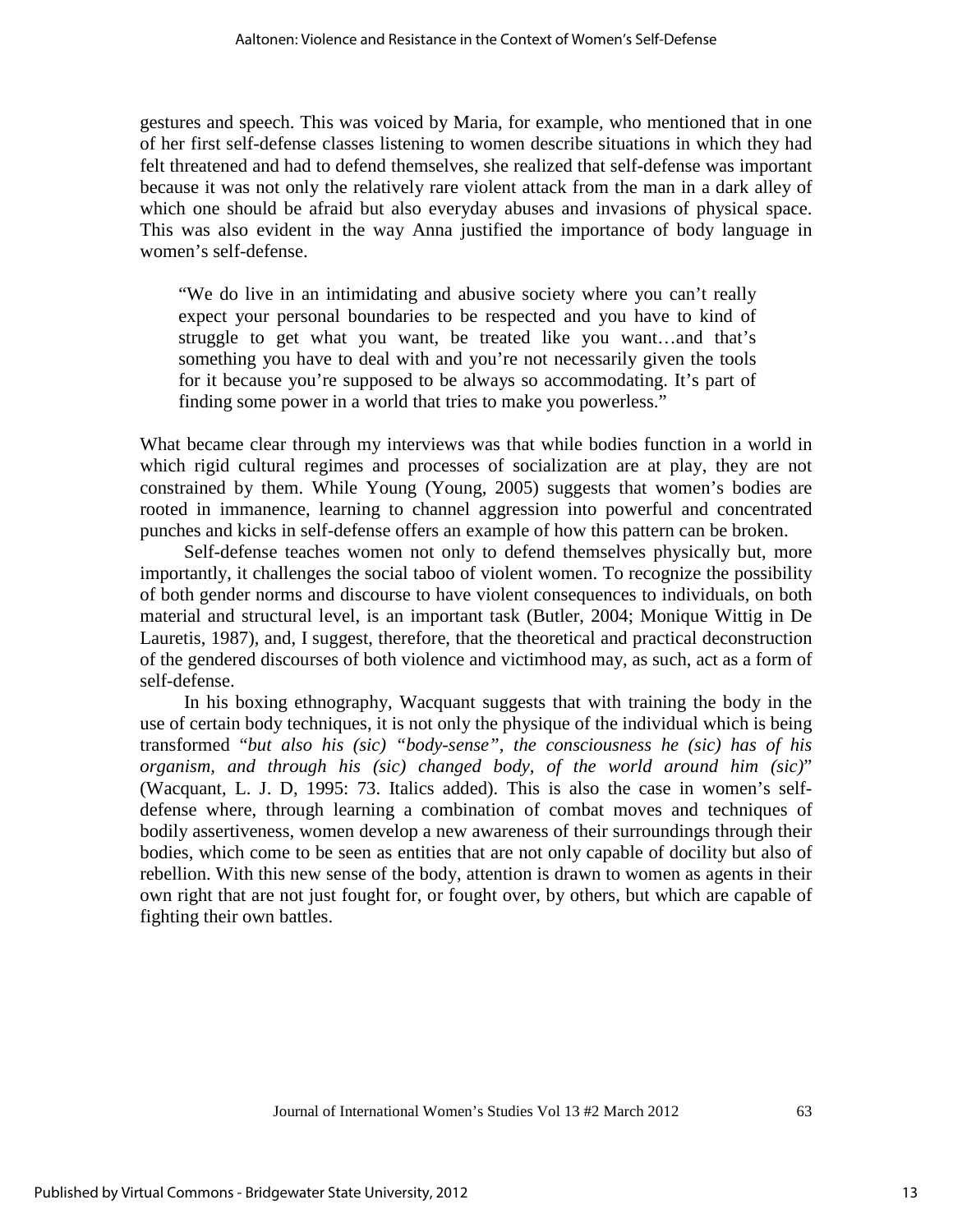# **References**

Althusser, L. (1984). *Essays on Ideology*. London: Verso.

- Arendt, H. (1969). *On Violence*. New York: Harcourt, Brace & World.
- Bar On, B-A. (2002). *The subject of violence: Arendtean exercises in understanding*. Oxford: Rowman and Littlefield Publishers Inc.
- Bartky, S. L. (1988). 'Foucault, Femininity, and the Modernization of Patriarchal Power'. In Diamond, I. and Quinby, L. (eds.) (1988). *Feminism and Foucault: Reflections on Resistance*, Boston: Northeastern University Press, 61-86.
- Bourdieu, P. (1977). *Outline of a Theory of Practice*. Cambridge: Cambridge University Press.
- Brown, P. (1998). 'How and Why Are Women More Polite: Some Evidence from a Mayan Community'. In Coates, J. (ed.). (1998). *Language and Gender: A Reader*. Oxford: Blackwell Publishing Ltd, 81-99.
- Brownmiller, S. (1975). *Against Our Will: Men, Women and Rape*. New York: Fawcett Books.
- Butler, J. (1999). *Gender Trouble: Feminism and the Subversion of Identity*. London: Routledge.
- Carlisle, C. (2006). 'Creatures of Habit: The Problem and Practice of Liberation'. *Continental Philosophy Review*, 38:19-39.
- Csordas, T. J. (1993). 'Somatic Modes of Attention'. *Cultural Anthropology*, 8(2): 135- 156.
- De Beauvoir, S. (1993 [1953]). *The Second Sex*. New York: Alfred A. Knopf, Inc.
- De Lauretis, T. (1987). *Technologies of Gender: Essays on Theory, Film and Fiction*. Basingstoke and London: The Macmillan Press Ltd.
- Elias, N. (2000[1939]). *The Civilizing Process*. Oxford: Blackwell Publishing.
- Foucault, M. (1977[1975]). *Discipline and Punish: The Birth of the Prison*. London: Penguin Books Ltd.
- –––––. (2001[1964]). *Madness and Civilization*. Oxon: Routledge.
- Grosz, E. (1994). *Volatile Bodies*. Bloomington: Indiana University Press.
- Hamilton, C. (2007). 'Political violence and body language in life stories of woman ETA activists'. *Signs: Journal of Women in Culture and Society*, 32(4): 911-932.
- Hargreaves, J. (1997). 'Women's Boxing and Related Activities: Introducing Images and Meanings'. *Body&Society*, 3(4): 33-49.
- Henley, N. (1977). *Body Politics*. New York: Simon&Chuster Inc.
- Mauss, M. (1973[1935]). 'Techniques of the Body'. *Economy and Society*, 2(1): 70-88.
- Marcus, S. (1992). 'Fighting Bodies, Fighting Words'. In Butler, J (ed.). (1992). *Feminists theorize the political*. London: Routledge.
- McCaughey, M. (1997). *Real Knockouts: The Physical Feminism of Women's Self-Defense*. New York: New York University Press.
- Merleau-Ponty, M. (1962). *Phenomenology of Perception*. London: Routledge & Kegan Paul Ltd.
- Mills, C. (2007). 'Normative Violence, Vulnerability, and responsibility'. *Differences*, 18(2): 133-155.
- Spencer, D. C. (2009). 'Habit(us), Body Techniques and Body Callusing; An Ethnography of Mixed Martial Arts'. *Body & Society*, 15(4): 119-143.

Journal of International Women's Studies Vol 13 #2 March 2012 64